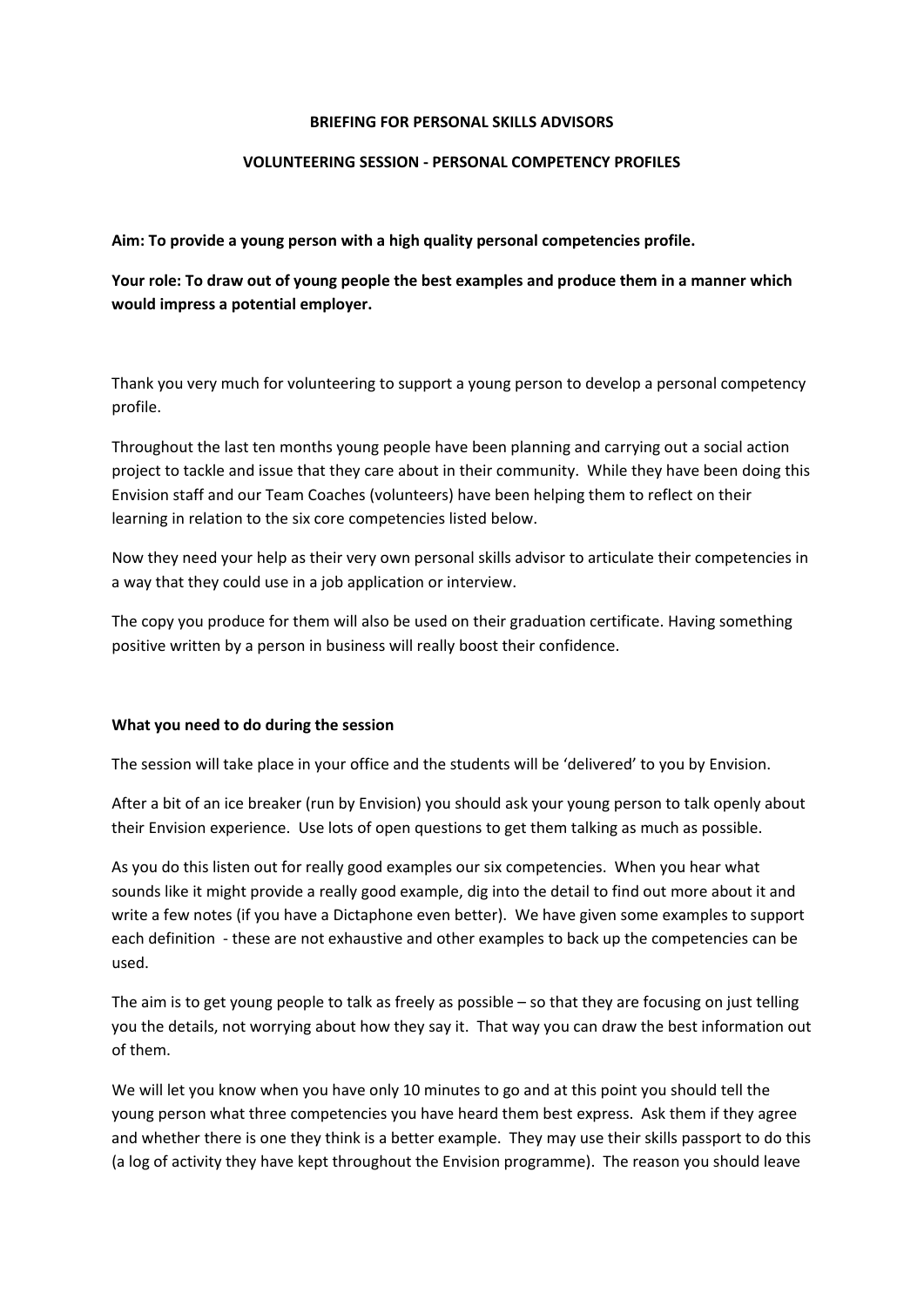this to end and ask open questions first is that they may actually have a better example of team work than the one they have recorded through self reflection in their skills passport.

If your young person is highly self aware and quickly able to give you good examples then you can use the time to talk to them about how you might express this using the guide below.

# **Back in your office**

After the event please write up a short paragraph (approx 150 words) for **three** of the competencies (drawing on what you think are the strongest examples for the individual). You should feel free to express this in the way that you think will portray the individual in the best light. A sample structure is offered below, but don't be too rigid as it will appear formulaic.

### **ENVISION COMPETECIES:**

# **EMPATHY – I am good at understanding things from another person's perspective**

I can provide an example of a time when I have:

- found out what life is like for people who are different from me, for example having different values and backgrounds
- changed my attitudes or behaviour towards another person because I've seen things from their perspective.

# **COMMUNICATION – I can communicate confidently and appropriately with a range of different people.**

### I can provide an example of a time when I have:

- communicated confidently with adults that I do not know
- used a range of communication styles tools and techniques to persuade another person to think or act a certain way
- presented information to a group in a clear, concise, engaging and memorable way
- listened carefully, taken on board what was said then responded accordingly.

### **ORGANISATION – I am good at setting goals and using time and resources well to achieve them.**

I can provide an example of a time when I have:

- Set clear and realistic and measurable goals
- Identify a range of options to achieve my goal and select the one which is most appropriate
- Make decisions about the best way to manage my time and resources to achieve my goals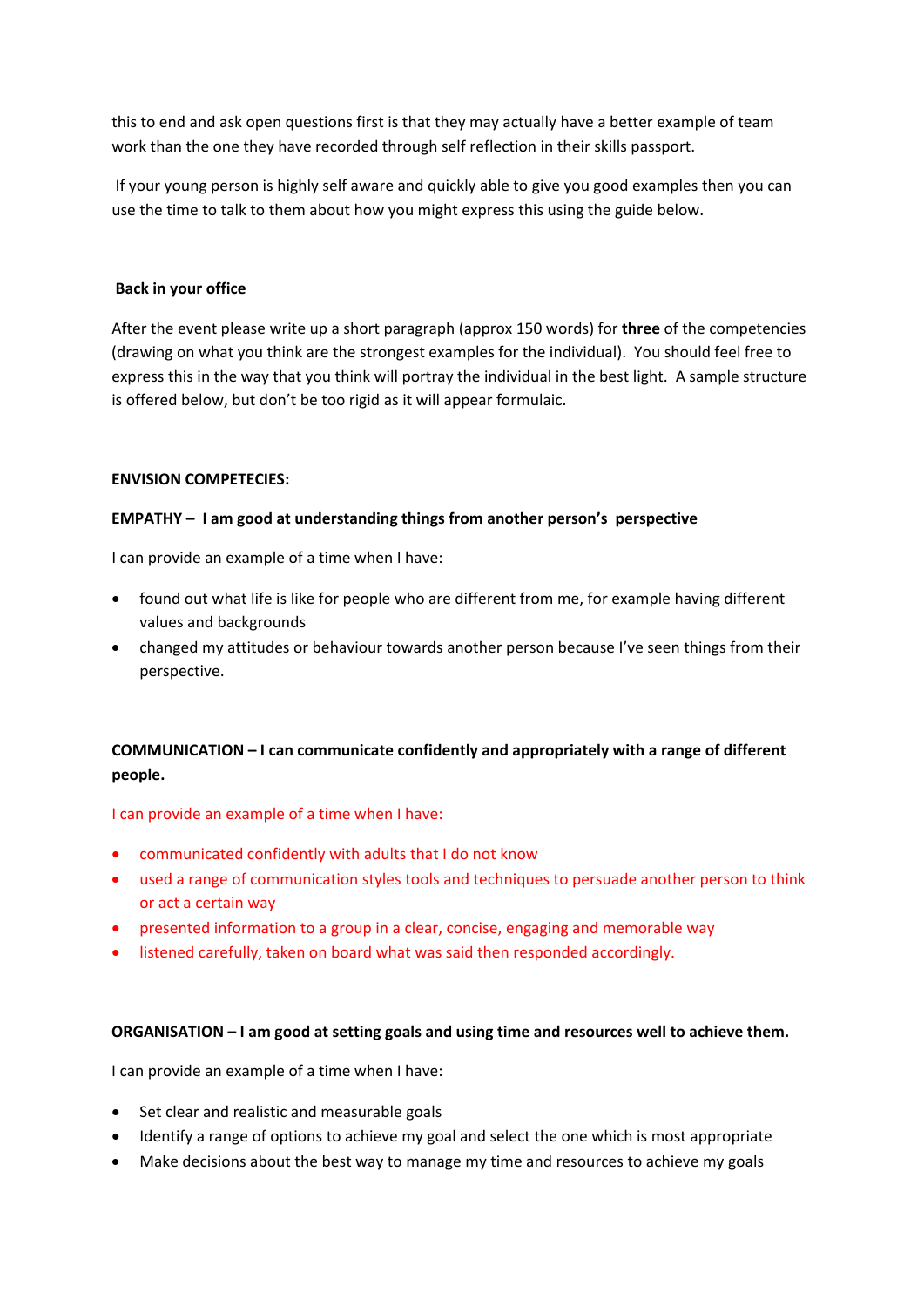# **LEADERSHIP – I am good at motivating others to get stuff done**

I can provide an example of a time when I have:

- Inspired other people to take action for a common cause or purpose
- Supported or co-ordinated other people to get things done
- Identified what people are good at and harnessed their talents

# **TEAMWORK ‐ I'm good at working with others to get stuff done**

I can provide an example of a time when I have:

- been willing to make a compromise and give up my own ideas to get agreement in a team
- taken responsibility for completing my own tasks on time as part of a wider co-ordinated activity
- stepped in to support other people in a team to get things done

### **PROBLEM SOLVING AND RESILIENCE – when I decide to do something, I don't give up easily**

I can provide an example of a time when:

- I have come across problems but persevered to keep going
- things have not gone according to plan but, I have come up with another way to get things done
- thought of several different ways to solve a problem before choosing the best solution

### **SAMPLE STATEMENTS:**

Please try to limit the evidence statement for each of the three competencies to no more than seven or eight lines. It should demonstrate that the student understands what the skill means as well as setting out a specific example drawn from their Envision experience.

You may like to try using the STAR structure:

- **S‐ situation‐ what was the challenging situation?**
- **T‐ task‐ what were you required to do?**
- **A‐ action‐ what did you actually do?**
- **R‐ result‐ what happened as a result?**

### **(as an example: planning and problem solving)**

**(S)** *A week before we had planned to go into a local primary school to give a healthy eating workshop, the primary's headteacher said we wouldn't be able to cook with the children due to a lack of cooking facilities.* **(T)** *We were told we either needed to change our workshop to accommodate this problem, or find another school to approach.* **(A)** *Instead of giving up on this*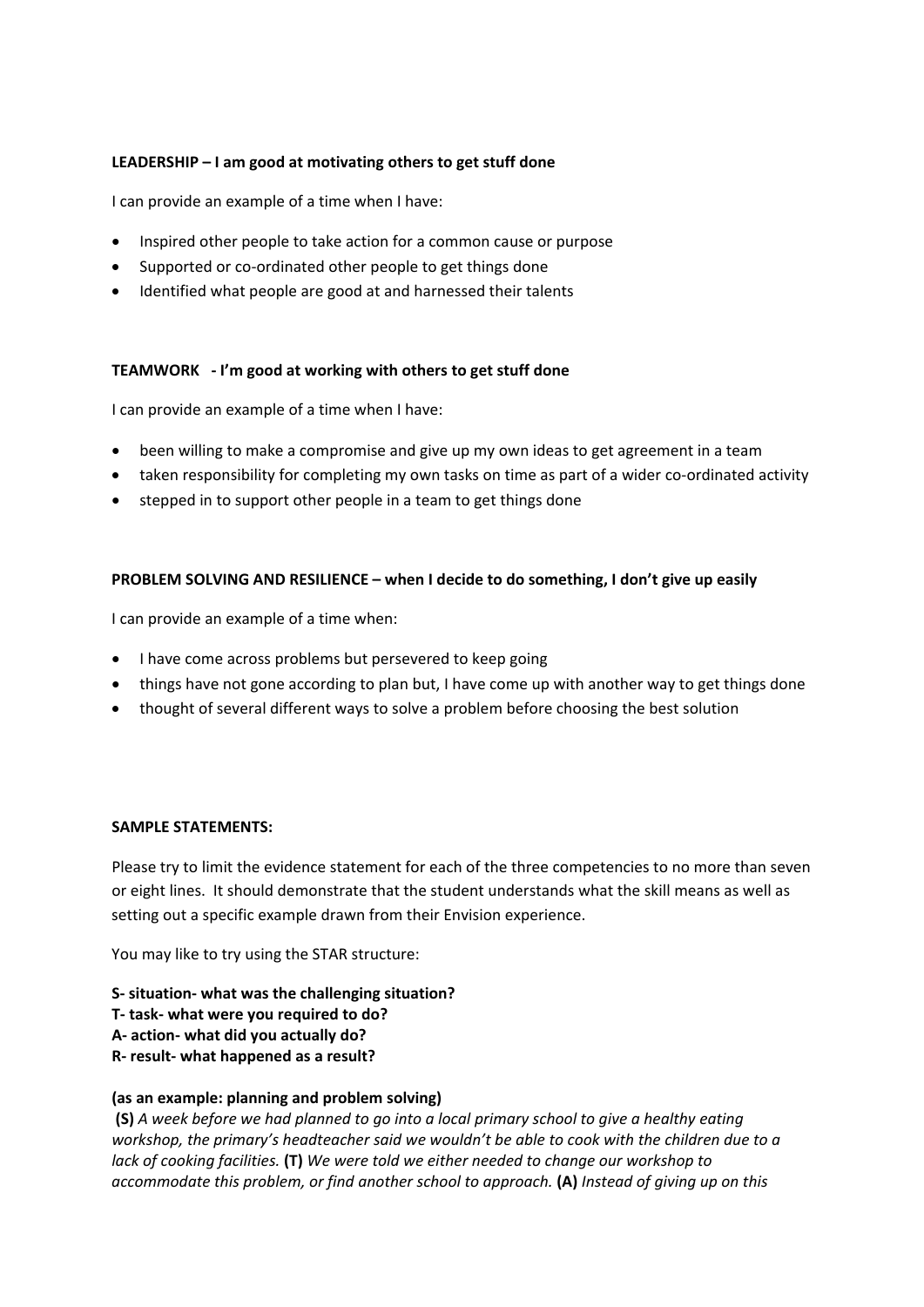*school, I decided to incorporate a talk about the food pyramid into the workshop and suggested that* we brought in pre-prepared fruit and vegetables. (R) Due to this, we were still able to deliver our workshop to the children, as well as not being forced to find another school to approach at such short *notice.*

### Other examples

### Communication

By participating in Envision, I feel that I have become more comfortable in communicating with a greater variety of people. The range of activities during my time in Envision really helped me become more relaxed in talking to other people, especially the 'Meet the street' task which involved surveying many people about their opinions of Camden. Many people, as you would expect, tried their hardest to avoid us which was rather unpleasant as they seemed so disinterested and annoyed by our enthusiasm but it was all worthwhile as many people gave us a great insight to their feelings of the problems they feel still exist in Camden.

### Teamwork

At Envision we had to work as a team to agree one issue that we all wanted to base our social action project around. There were many occasions where opinions were divided. Although there were disagreements, there were never arguments as we always respected each other's opinions and always took time to listen to what everyone had to say. Compromise was vital. I wanted our project to base upon racism as I believed it's an issue which affects everyone. However, crime was also another issue in which people believed was a good problem to tackle. Unfortunately, a selection of people in our group disagreed on both racism and crime. Eventually we agreed to tackle the problem of poverty which united everyone.

#### Resilience

By having a set target of trying to raise money for our local food bank, my mind was fixed on achieving this goal. There were always problems which we had to overcome but with our unwavering mind set, we overcame all of them and raised over £200! One of the main issues we had to face was the deadline set for our launch night. We had decided to sell badges and T‐shirts to make money but the T-shirts took longer than expected and the funds to buy the required amount was also a problem. We were successful in applying for extra funds for our project and then the Tshirts soon arrived. We managed to sell many T-shirts and also had the chance to inform people about the troubles of poverty.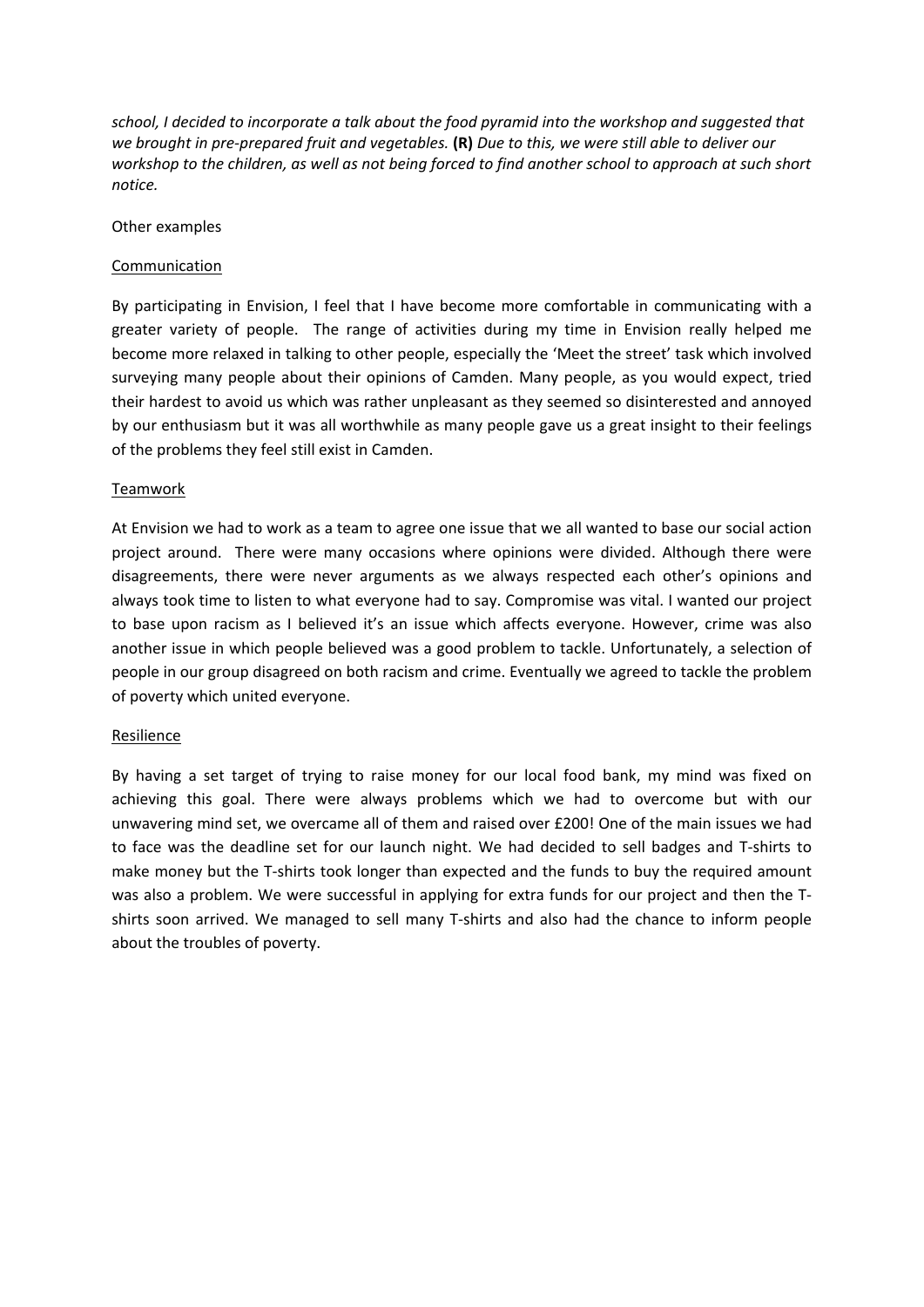### **BRIEFING FOR PERSONAL SKILLS ADVISORS**

### **VOLUNTEERING SESSION – SPEED INTERVIEWING**

### **Aim: To develop students confidence and ability to participate in a competency based interview.**

Thank you very much for volunteering to participate in our speed interviewing.

Throughout the last ten months young people have been planning and carrying out a social action project to tackle and issue that they care about in their community. While they have been doing this Envision staff and our Team Coaches (volunteers) have been helping them to reflect on their learning in relation to the six core competencies listed below.

So far so good. But we want your help to enable students to be able to demonstrate to others the skills they have leaned – through real examples drawn from the Envision experience. Whilst some schools provide interview practice for young people, they very rarely explain what competencies are and how to provide evidence that you have them. This puts many young people at a disadvantage – a disadvantage you can help them overcome by participating in this event. Thank you.

# **What you need to do during the session**

A full briefing will be given to you at the start of the exercise – but to give you a flavour of what to expect, you will be asked to conduct 3 mini‐interviews of 15 minutes each.

Each 15 minute round will include: 5 minutes for mentors to ask students ONE question; 5 minutes for mentors to give feedback; 5 minutes for students to ask you the same question!

The three questions (one for each of the 15 minute interview session) are:

- What experience do you have of working in a team, and what experience do you have of working independently?
- Can you tell me about a time when you faced a problem and how you overcame it?
- Can you tell me about one other skill you have developed, where you demonstrated it and what was the result?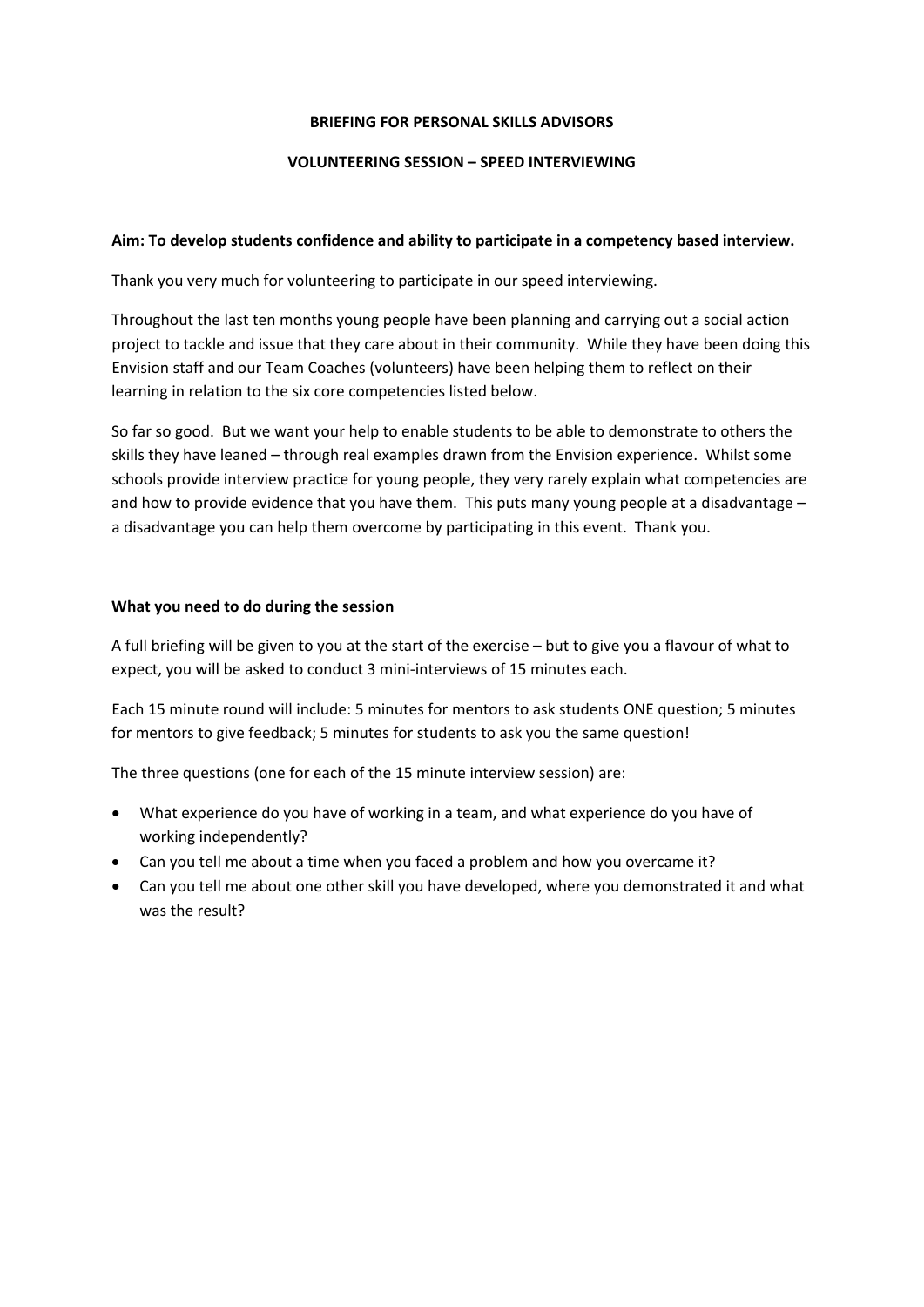### **Giving Feedback:**

Your role is to listen to students responses carefully and provide helpful feedback. You may find the following tips helpful:

Focus your feedback on the content and structure of the answer rather than just eye contact / body language etc.

Feedback if the example is a good one for the competency in question – of if it better illustrates a different competency.

Encourage students to be specific – explain that being specific makes them more credible. Let the student know if they have given enough detail

Use the stretch model:

Highlight something positive the student did

Highlight an area that they want to improve on and how they can do it

Explain how making that change may improve their performance

For example:

"One thing you did really well was giving a clear example of how you have applied your skill by talking about a specific activity. To make your response even stronger you could talk about the results of that activity or what you were able to achieve as a result. This would ensure that the interviewer understands that you can achieve results."

### **ENVISION COMPETECIES:**

### **EMPATHY – I am good at understanding things from another person's perspective**

I can provide an example of a time when I have:

- found out what life is like for people who are different from me, for example having different values and backgrounds
- changed my attitudes or behaviour towards another person because I've seen things from their perspective.

# **COMMUNICATION – I can communicate confidently and appropriately with a range of different people.**

I can provide an example of a time when I have:

- communicated confidently with adults that I do not know
- used a range of communication styles tools and techniques to persuade another person to think or act a certain way
- presented information to a group in a clear, concise, engaging and memorable way